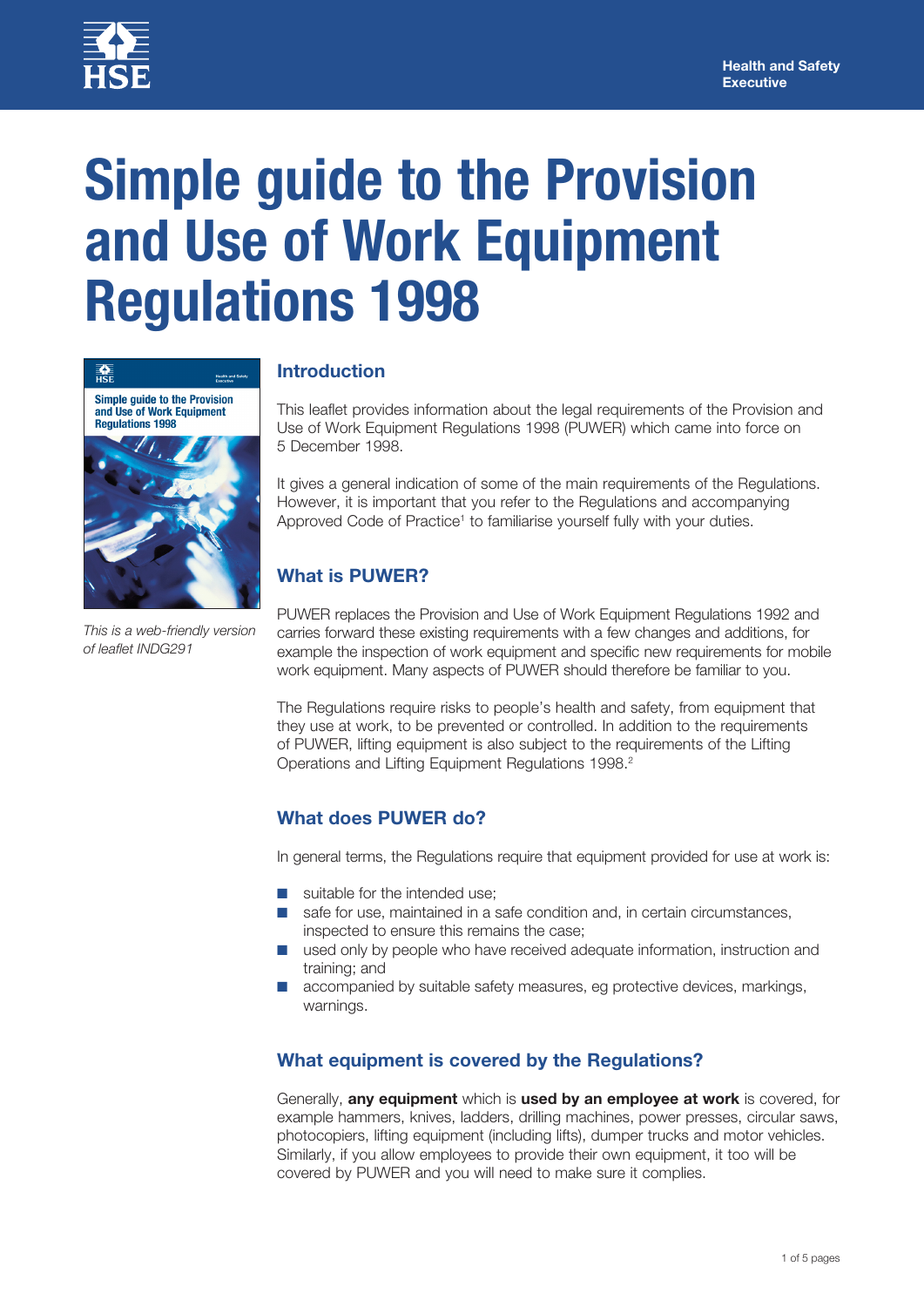Work equipment must have met **all** the requirements of the Regulations from 5 December 1998. However, requirements relating to certain aspects of mobile work equipment (see below) **did not** apply to such equipment (provided for use in the business before 5 December 1998) until 5 December 2002. Read HSE information sheet MISC156<sup>3</sup> if you use hired mobile work equipment.

Examples of uses of equipment which are covered by the Regulations include starting or stopping the equipment, repairing, modifying, maintaining, servicing, cleaning and transporting.

#### **Do the Regulations apply to me?**

If you are an employer or self-employed person and you provide equipment for use at work, or if you have control of the use of equipment, then the Regulations will apply to you.

They **do not** apply to equipment used by the public, for example compressed-air equipment used in a garage forecourt. However, such circumstances are covered by the Health and Safety at Work etc Act 1974 (HSW Act).

While your employees **do not** have duties under PUWER, they do have general duties under the HSW Act and the Management of Health and Safety at Work Regulations 1999 (MHSWR), for example to take reasonable care of themselves and others who may be affected by their actions, and to co-operate with others.

The Regulations cover places where the HSW Act applies – these include factories, offshore installations, offices, shops, hospitals, hotels, places of entertainment etc. PUWER also applies in common parts of shared buildings and temporary places of work such as construction sites. While the Regulations cover equipment used by people working from home, they **do not** apply to domestic work in a private household.

## **What do the Regulations require me to do?**

You must **ensure** that the work equipment you provide meets the requirements of PUWER. In doing so, you should ensure that it is:

- **suitable** for use, and for the purpose and conditions in which it is used;
- **maintained** in a safe condition for use so that people's health and safety is not at risk; and
- **inspected** in certain circumstances to ensure that it is, and continues to be, safe for use. Any inspection should be carried out by a competent person (this could be an employee if they have the necessary competence to perform the task) and a record kept until the next inspection.

You should also **ensure** that **risks**, created by the use of the equipment, are **eliminated where possible or controlled by**:

- taking appropriate **'hardware' measures**, eg providing suitable guards, protection devices, markings and warning devices, system control devices (such as emergency stop buttons) and personal protective equipment; and
- taking appropriate **'software' measures** such as following safe systems of work (eg ensuring maintenance is only performed when equipment is shut down etc), and providing adequate information, instruction and training.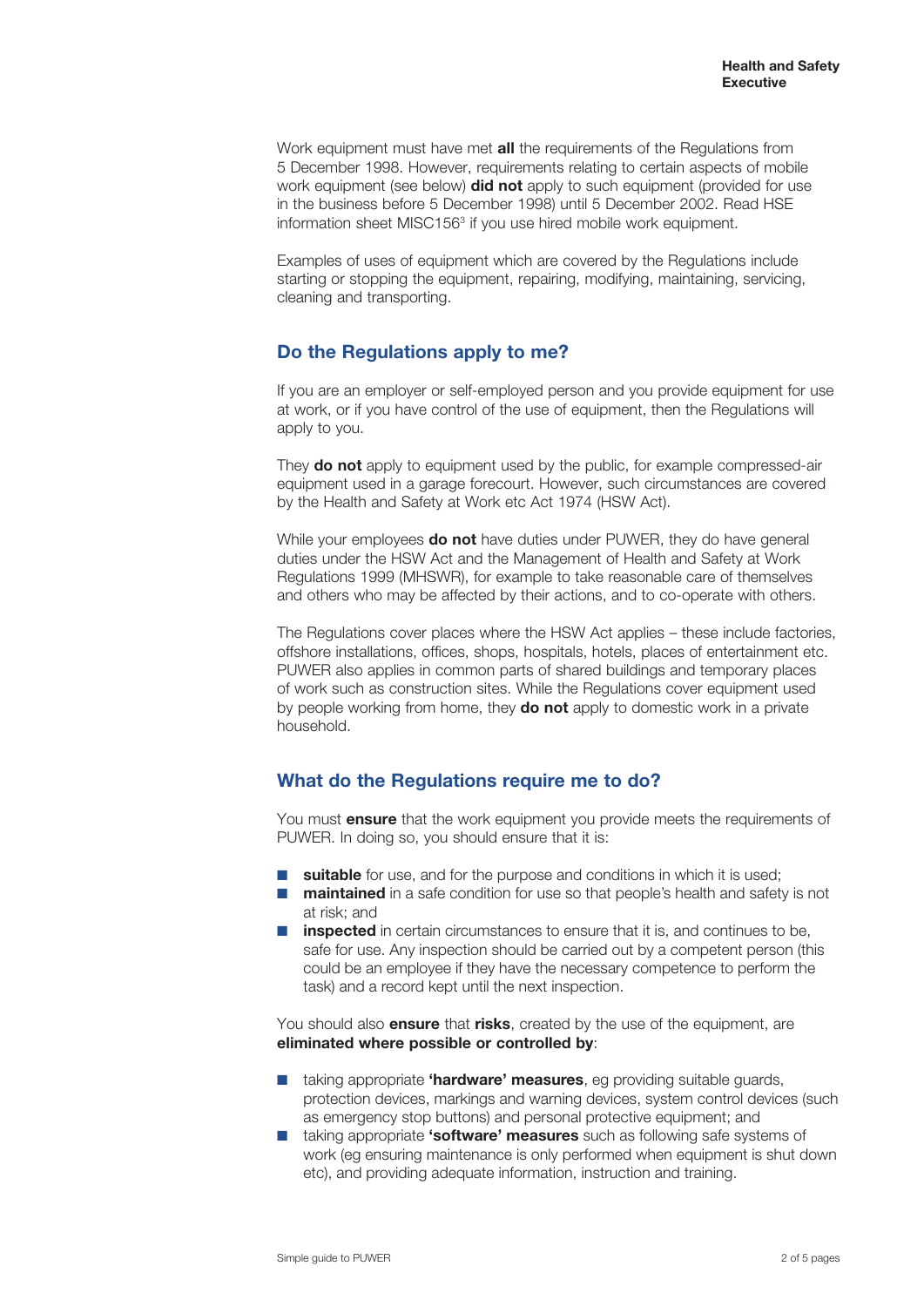A combination of these measures may be necessary depending on the requirements of the work, your assessment of the risks involved, and the practicability of such measures.

You need to **ensure** that people using work equipment have received **adequate training, instruction and information** for the particular equipment.

#### *Mobile work equipment*

In addition to these general requirements which apply to all work equipment, Part III of PUWER contains specific duties regarding mobile work equipment, for example fork-lift trucks and dumper trucks.

You should **ensure** that where mobile work equipment is used for carrying people, it is suitable for this purpose. Measures should be taken to reduce the risks (eg from it rolling over) to the safety of the people being carried, the operator and anyone else.

#### *Power presses*

Part IV of the Regulations also contains specific requirements regarding power presses.4 In particular, you should have a power press, and associated guard or protection device, thoroughly examined at specified intervals and inspected daily in use to **ensure** that it is safe. This work should only be performed by a competent person and records should be kept.

#### **How do the Regulations relate to other health and safety legislation?**

The requirements of the Regulations need to be considered alongside other health and safety law. For example, section 2 of the HSW Act requires all employers to ensure, so far as is reasonably practicable, the health, safety and welfare of all their employees. Similarly, the MHSWR contain important duties relating to the carrying out of a risk assessment to identify measures that you can take to eliminate, or reduce, the risks presented by the particular hazards in your workplace. Guidance on how to do this is set out in *5 steps to risk assessment*. 5

Other more specific legislation may also apply, for example:

- The Workplace (Health, Safety and Welfare) Regulations 1992,<sup>6</sup> which cover, for example, workplace risks to pedestrians from vehicles.
- The Construction (Design and Management) Regulations 2007<sup>7</sup> which contain, for example, specific requirements relating to certain types of work equipment such as scaffolding.

Generally, if you are meeting the requirements of more specific legislation such as those outlined above, then this should normally be sufficient to meet the more general requirements of PUWER.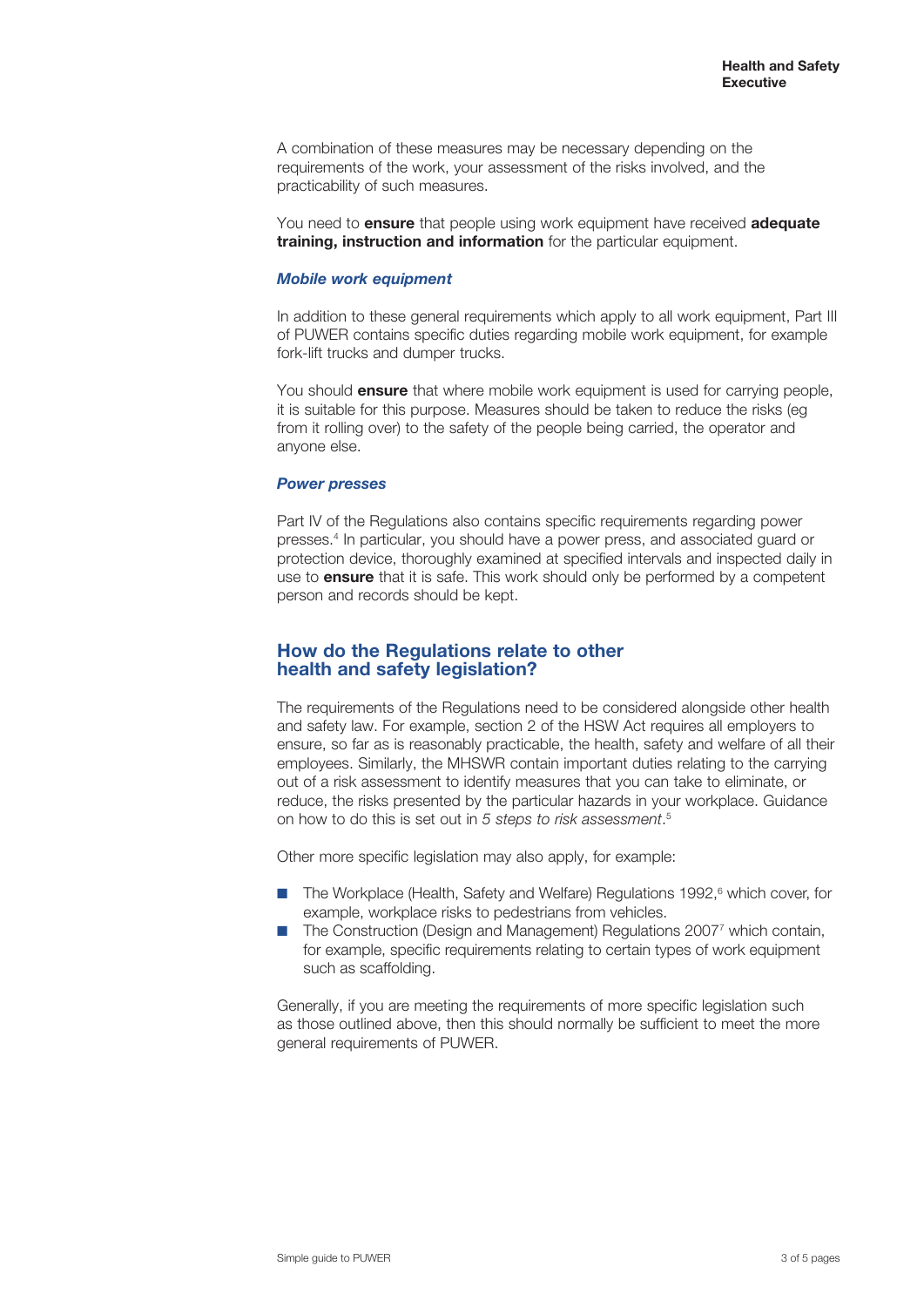#### **Find out more**

1 *Safe use of work equipment. Provision and Use of Work Equipment Regulations 1998. Approved Code of Practice and guidance* L22 (Third edition) HSE Books 2008 ISBN 978 0 7176 6295 1

2 *Safe use of lifting equipment. Lifting Operations and Lifting Equipment Regulations 1998. Approved Code of Practice and guidance* L113 HSE Books 1998 ISBN 978 0 7176 1628 2

3 *Hiring and leasing out of plant: Application of PUWER 98, regulations 26 and 27* Information Sheet MISC156 HSE Books 1998 www.hse.gov.uk/pubns/9204.pdf

4 *Safe use of power presses. Provision and Use of Work Equipment Regulations 1998 as applied to power presses. Approved Code of Practice and guidance* L112 HSE Books 1998 ISBN 978 0 7176 1627 5

5 *Five steps to risk assessment* Leaflet INDG163(rev2) HSE Books 2006 (single copy free or priced packs of 10 ISBN 978 0 7176 6189 3) www.hse.gov.uk/pubns/indg163.pdf

6 *Workplace health, safety and welfare: A short guide for managers* Leaflet INDG244(rev2) HSE Books 2007 (single copy free or priced packs of 15 ISBN 978 0 7176 6277 7) www.hse.gov.uk/pubns/indg244.pdf

7 *Managing health and safety in construction. Construction (Design and Management) Regulations 2007. Approved Code of Practice* L144 HSE Books 2007 ISBN 978 0 7176 6223 4

8 *Buying new machinery: A short guide to the law and some information on what to do for anyone buying new machinery for use at work* Leaflet INDG271 HSE Books 1998 (single copy free or priced packs of 15 ISBN 978 0 7176 1559 9) www.hse.gov.uk/pubns/indg271.htm

9 *Safe use of woodworking machinery. Provision and Use of Work Equipment Regulations 1998 as applied to woodworking machinery. Approved Code of Practice and guidance* L114 HSE Books 1998 ISBN 978 0 7176 1630 5

10 *Simple guide to the Lifting Operations and Lifting Equipment Regulations 1998* Leaflet INDG290 HSE Books 1999 www.hse.gov.uk/pubns/indg290.pdf

11 *Thorough examination of lifting equipment: A simple guide for employers* Leaflet INDG422 HSE Books 2008 (single copy free or priced packs of 15 ISBN 978 0 7176 6305 7) www.hse.gov.uk/pubns/indg422.pdf

12 *Workplace transport safety: An overview* Leaflet INDG199(rev1) HSE Books 2005 (single copy free or priced packs of 5 ISBN 978 0 7176 2821 6) www.hse.gov.uk/pubns/indg199.pdf

13 *Workplace transport safety: An employers' guide* HSG136 (Second edition) HSE Books 2005 ISBN 978 0 7176 6154 1